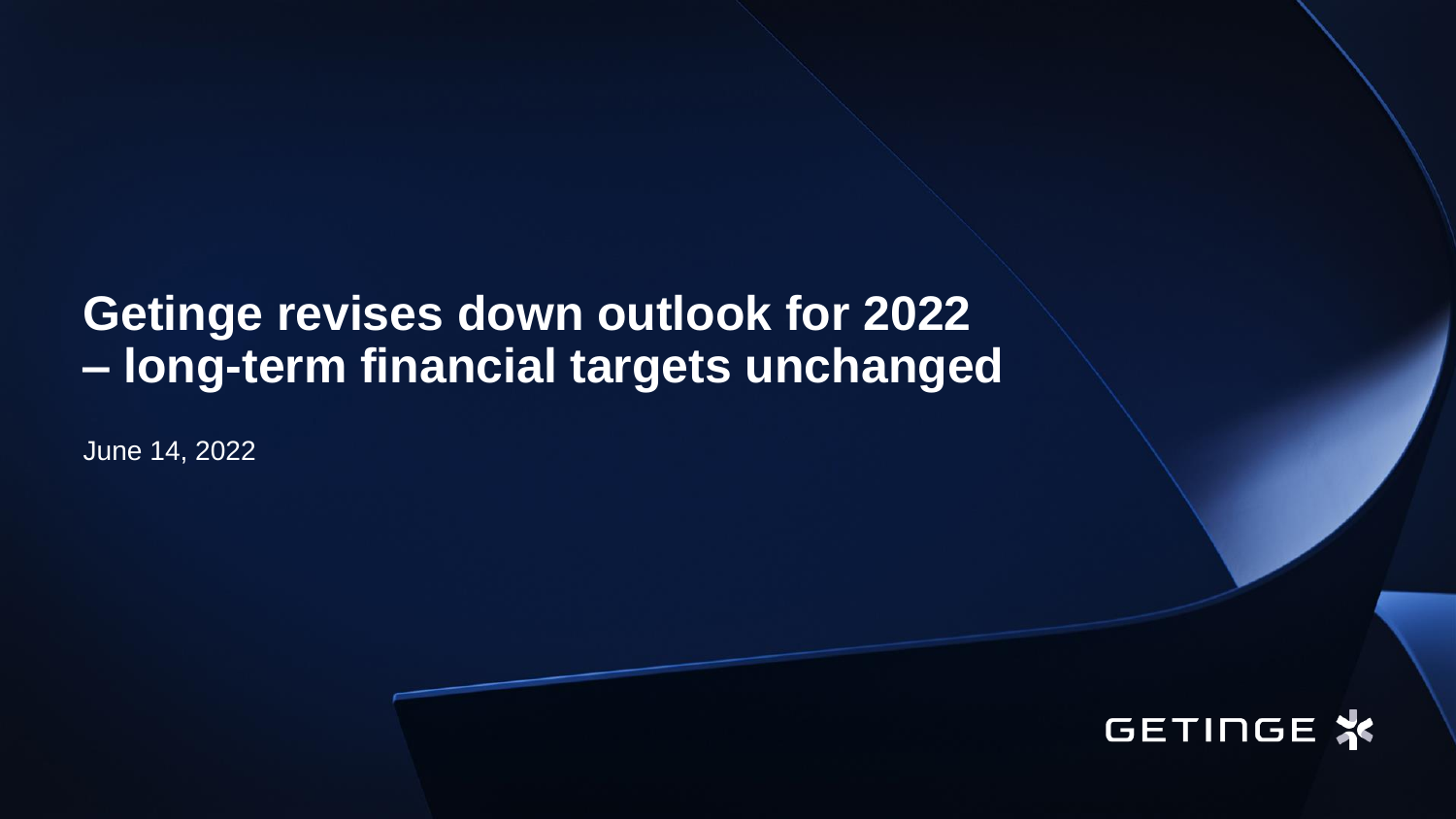#### **Key take-aways**

- New outlook: organic net sales for 2022 in line with actual outcome in net sales for 2021
- Previous outlook: upper end of the range of 4-6% organic growth
- Getinge's financial position is expected to remain strong
- Getinge's financial targets through 2025 remain unchanged

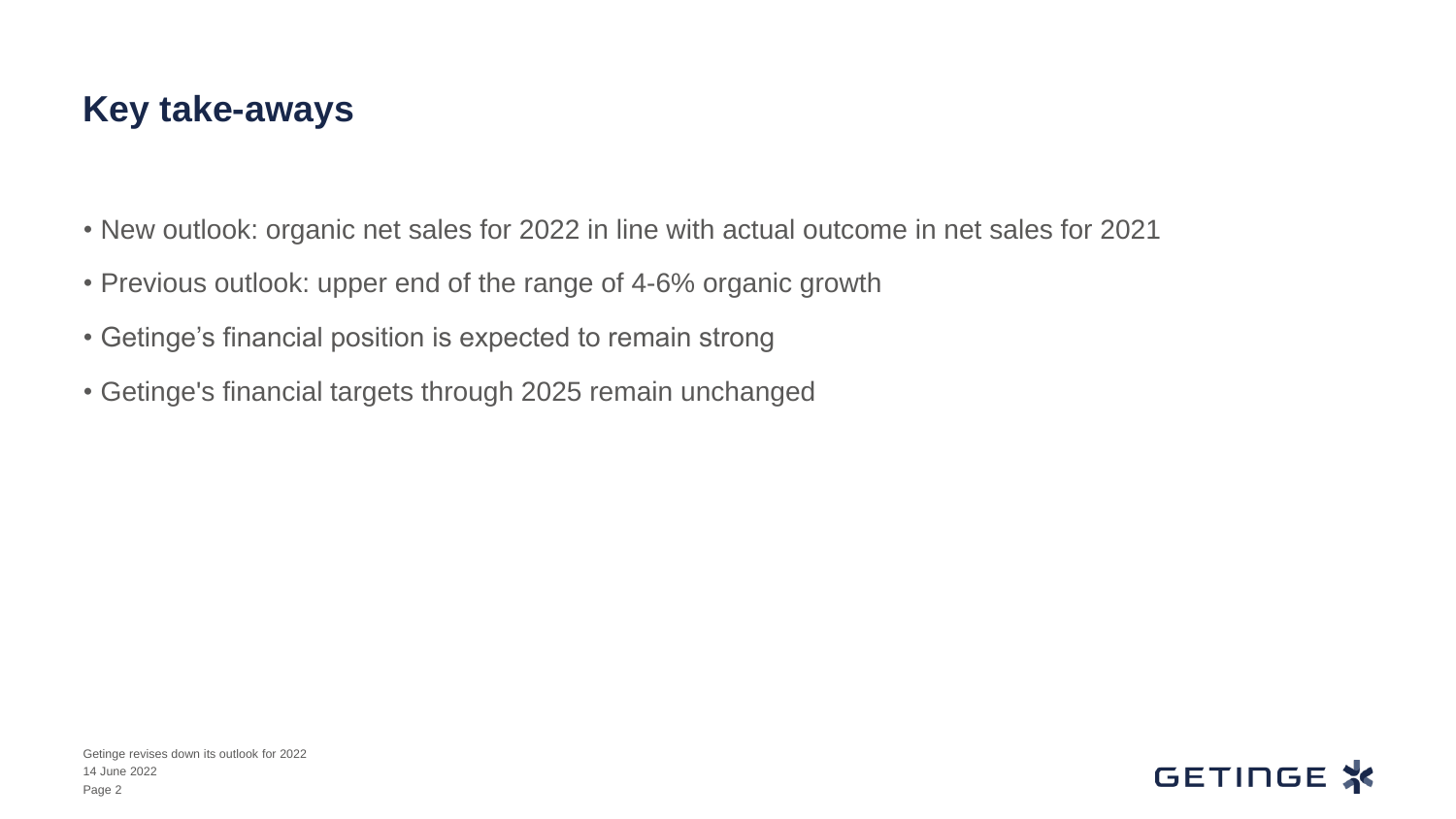#### **Main reasons for new outlook**

- Mild flu season impacting sales of products for ECMO-therapy negatively
- Reduced production of COVID-19 vaccines
- Supply chain disruptions
- Russia's invasion of Ukraine

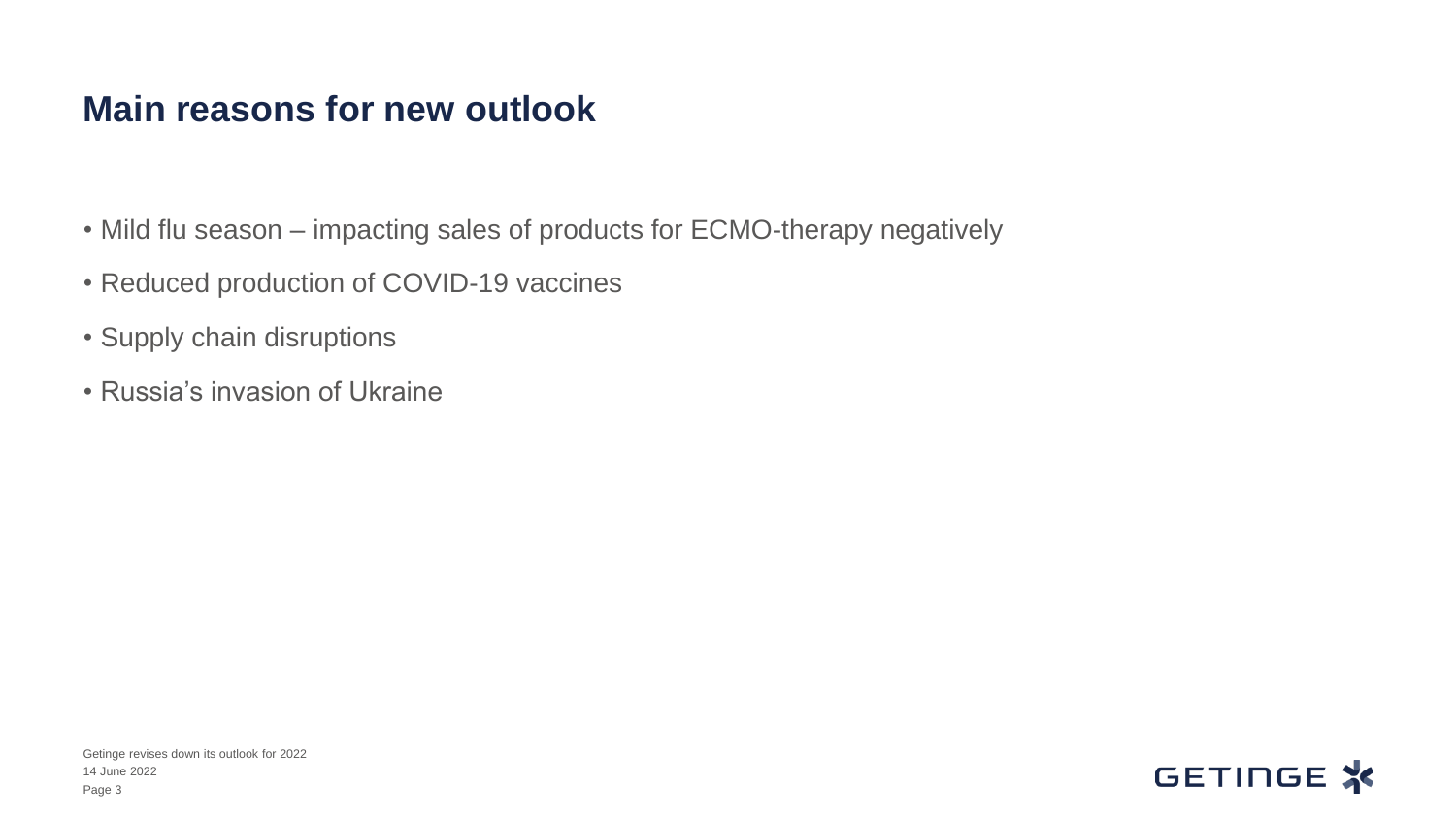## **Getinge's financial targets through 2025 remain unchanged**

- Organic net sales: 4-6% annual growth on average
- Adj EPS: >10% annual growth on average
- Adj EBITA margin 2025 as an outcome of the two targets: >21%

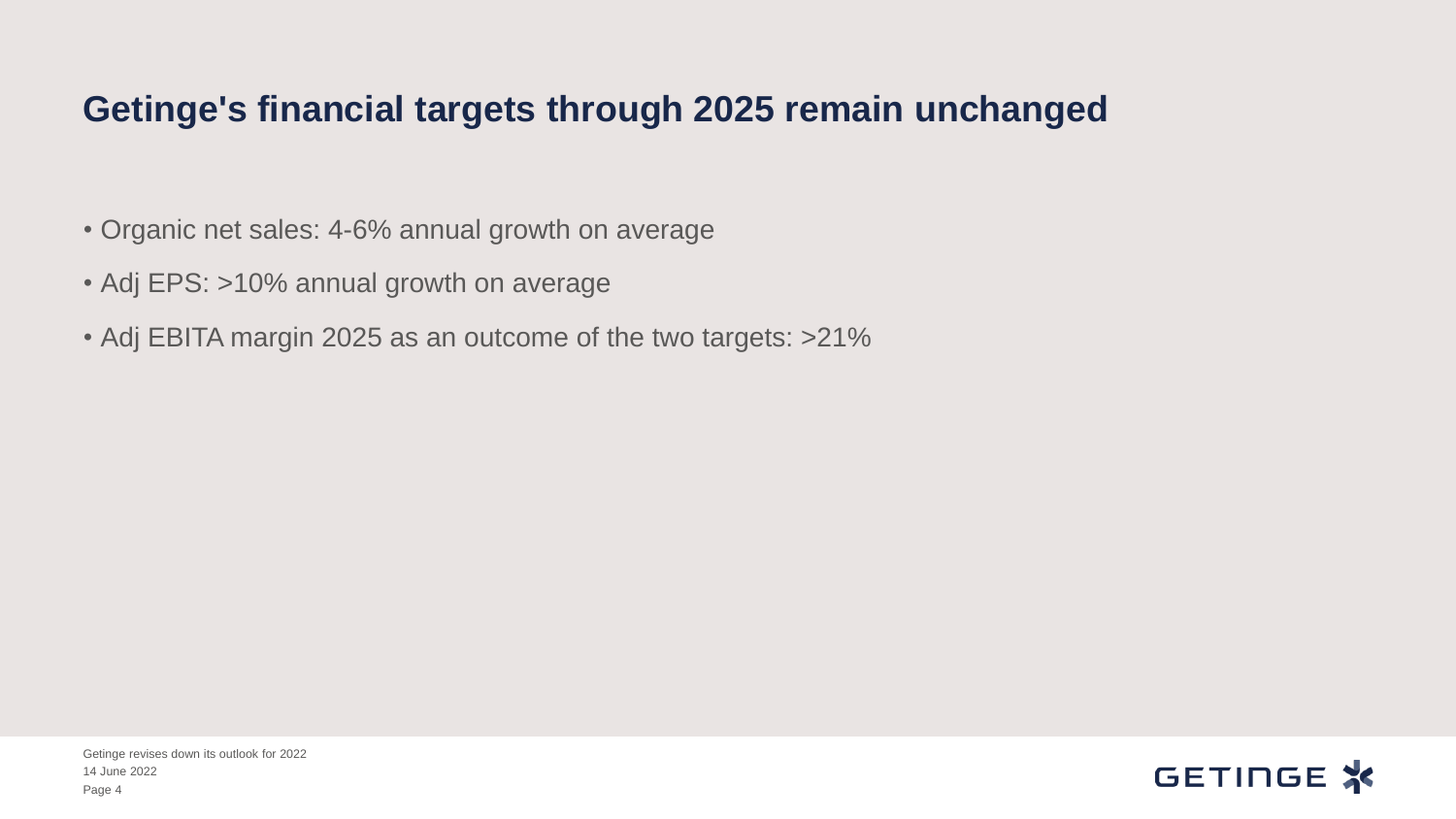

Getinge revises down its outlook for 2022 Page 5 14 June 2022

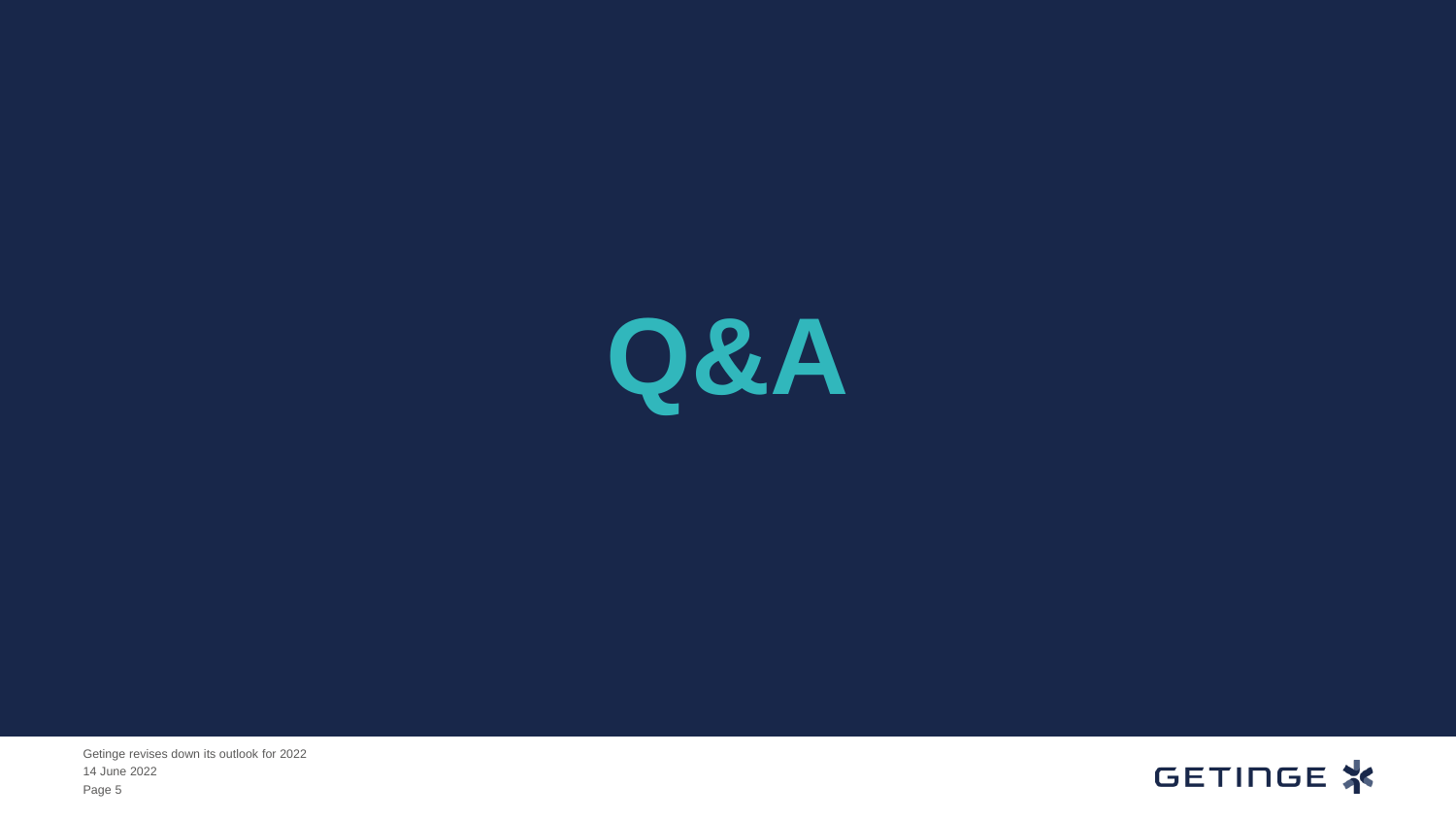# SETINGE

PASSION FOR LIFE